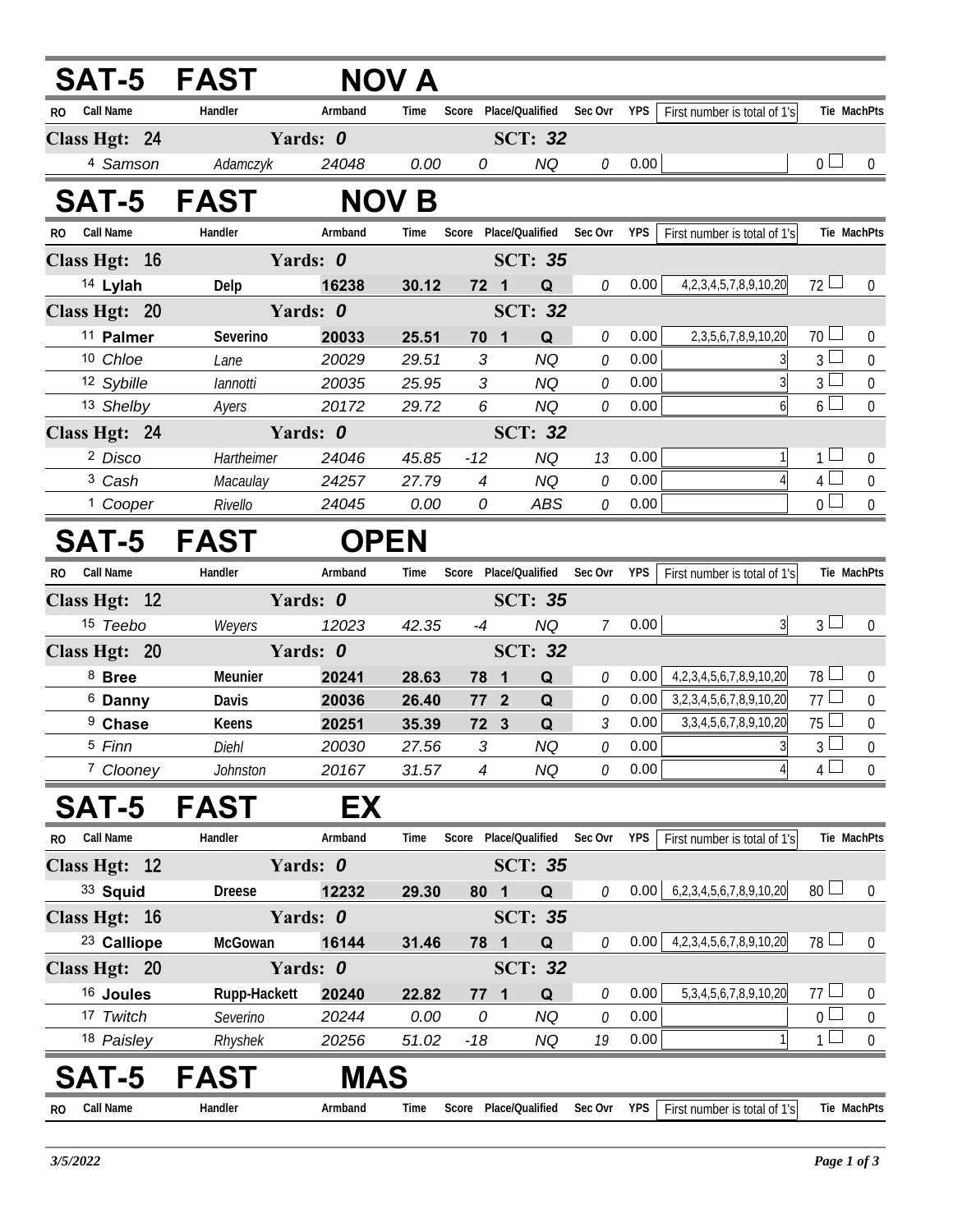| Class Hgt: 08 |                     |                 | Yards: 0 | <b>SCT: 38</b> |                |                                   |                             |      |                                   |                |                  |
|---------------|---------------------|-----------------|----------|----------------|----------------|-----------------------------------|-----------------------------|------|-----------------------------------|----------------|------------------|
|               | 34 Brazen           | Thompson        | 08107    | 38.48          | 76 1           | Q                                 | 0                           | 0.00 | 4, 3, 4, 5, 6, 7, 8, 9, 10, 20    | $76 \Box$      | $\overline{0}$   |
| Class Hgt: 12 |                     |                 | Yards: 0 |                |                | <b>SCT: 35</b>                    |                             |      |                                   |                |                  |
|               | <sup>29</sup> Spice | Esherick        | 12116    | 34.25          | $\sqrt{5}$     | <b>NQ</b>                         | 0                           | 0.00 | 5 <sup>1</sup>                    | 5 <sub>1</sub> | $\boldsymbol{0}$ |
|               | 30 Roger            | Fitzgerald      | 12124    | 36.16          | $\overline{2}$ | <b>NQ</b>                         | $\mathcal{I}$               | 0.00 | $\overline{3}$                    | 3 <sup>1</sup> | $\boldsymbol{0}$ |
|               | $31$ Joy            | Stoddard        | 12126    | 35.33          | 3              | <b>NQ</b>                         | $\mathcal O$                | 0.00 | $\overline{3}$                    | 3 <sup>1</sup> | $\mathbf 0$      |
|               | 32 Abbey            | <b>Morris</b>   | 12233    | 0.00           | 0              | <b>NQ</b>                         | $\mathcal O$                | 0.00 |                                   | $0\Box$        | $\boldsymbol{0}$ |
|               | <sup>28</sup> Dodge | Rotelle         | 12112    | 0.00           | 0              | ABS                               | $\mathcal O$                | 0.00 |                                   | $\overline{0}$ | $\boldsymbol{0}$ |
| Class Hgt: 16 |                     |                 | Yards: 0 |                |                | <b>SCT: 35</b>                    |                             |      |                                   |                |                  |
|               | 22 Silk             | <b>Esherick</b> | 16135    | 32.28          | 76 1           | Q                                 | 0                           | 0.00 | 4, 3, 4, 5, 6, 7, 8, 9, 10, 20    | $76\Box$       | $\boldsymbol{0}$ |
| Class Hgt: 20 |                     |                 | Yards: 0 |                |                | <b>SCT: 32</b>                    |                             |      |                                   |                |                  |
|               | <sup>10</sup> Sligo | Johnston        | 20194    | 28.95          | 78 1           | Q                                 | 0                           | 0.00 | 4, 2, 3, 4, 5, 6, 7, 8, 9, 10, 20 | $78 \perp$     | $\boldsymbol{0}$ |
|               | 7 Kipper            | Carson          | 20182    | 31.38          | 78 2           | Q                                 | $\mathcal O$                | 0.00 | 4, 2, 3, 4, 5, 6, 7, 8, 9, 10, 20 | 78             | $\boldsymbol{0}$ |
|               | 8 Declan            | Minnella        | 20190    | 29.33          | 72 3           | $\mathbf Q$                       | 0                           | 0.00 | 4, 3, 5, 6, 7, 8, 9, 10, 20       | 72             | $\boldsymbol{0}$ |
|               | <sup>4</sup> Mac    | Budzynski       | 20163    | 27.10          | 68 4           | Q                                 | $\mathcal O$                | 0.00 | 5, 3, 4, 5, 6, 7, 8, 10, 20       | 68             | $\boldsymbol{0}$ |
|               | <sup>6</sup> Champ  | Marden          | 20174    | 24.25          | 67             | Q                                 | $\mathcal O$                | 0.00 | 4, 3, 4, 5, 6, 7, 8, 10, 20       | 67             | $\boldsymbol{0}$ |
|               | <sup>3</sup> Ruger  | <b>Barnes</b>   | 20160    | 31.38          | 4              | <b>NQ</b>                         | $\mathcal O$                | 0.00 |                                   | $\overline{4}$ | $\boldsymbol{0}$ |
|               | <sup>5</sup> Dare   | Salerno         | 20168    | 42.61          | -9             | <b>NQ</b>                         | 10                          | 0.00 |                                   | $\mathbf{1}$   | $\mathbf 0$      |
|               | <sup>9</sup> Sanchi | Davis           | 20193    | 34.22          | $\mathbf{1}$   | NQ                                | $\mathcal{L}_{\mathcal{L}}$ | 0.00 | 3                                 | $\mathfrak{Z}$ | $\boldsymbol{0}$ |
|               | 11 Keelie           | Davis           | 20195    | 35.22          | $-2$           | <b>NQ</b>                         | $\mathfrak{Z}$              | 0.00 |                                   | 1 <sup>1</sup> | $\mathbf 0$      |
|               | 13 Sam              | MacLeod         | 20201    | 0.00           | 0              | <b>NQ</b>                         | 0                           | 0.00 |                                   | 0 <sup>L</sup> | $\boldsymbol{0}$ |
|               | 14 Limerick         | Bowen           | 20242    | 28.01          | $\overline{c}$ | <b>NQ</b>                         | 0                           | 0.00 | $\overline{2}$                    | 2 <sup>1</sup> | $\mathbf 0$      |
|               | 15 Kaio             | Minnella        | 20243    | 30.54          | $\overline{4}$ | <b>NQ</b>                         | 0                           | 0.00 |                                   | 4 <sup>1</sup> | $\boldsymbol{0}$ |
|               | 12 Skipper          | Bishop          | 20196    | 0.00           | 0              | ABS                               | $\mathcal O$                | 0.00 |                                   | $\overline{0}$ | $\overline{0}$   |
| Class Hgt: 24 |                     |                 | Yards: 0 |                |                | <b>SCT: 32</b>                    |                             |      |                                   |                |                  |
|               | <sup>2</sup> Tempo  | Suter           | 24213    | 32.00          | 78 1           | Q                                 | 0                           | 0.00 | 4, 2, 3, 4, 5, 6, 7, 8, 9, 10, 20 | 78 L           | $\mathbf 0$      |
|               | <sup>1</sup> Declan | Solakian        | 24206    | 24.85          | $\sqrt{5}$     | NQ                                | 0                           | 0.00 | 5 <sup>1</sup>                    | 5 <sup>1</sup> | $\mathbf 0$      |
|               |                     | SAT-5 FAST      | EX P     |                |                |                                   |                             |      |                                   |                |                  |
| RO.           | <b>Call Name</b>    | Handler         | Armband  | Time           |                | Score Place/Qualified Sec Ovr YPS |                             |      | First number is total of 1's      |                | Tie MachPts      |
| Class Hgt: 08 |                     |                 | Yards: 0 |                |                | <b>SCT: 38</b>                    |                             |      |                                   |                |                  |
|               | 36 Cruise           | Prekop          | 08057    | 14.26          | 0              | NQ                                | $\theta$                    | 0.00 |                                   | 0 <sub>0</sub> | $\boldsymbol{0}$ |
| Class Hgt: 16 |                     |                 | Yards: 0 |                |                | <b>SCT: 35</b>                    |                             |      |                                   |                |                  |
|               | 27 Quest            | Niehoff         | 16227    | 50.96          | $-14$          | <b>NQ</b>                         | 15                          | 0.00 | $\mathbf{1}$                      | $1 \vdash$     | $\mathbf 0$      |

**Class Hgt:** 20 **Yards:** *0* **SCT:** *35* 20 *Oshie Mangels 20231 0.00 0 NQ 0* 0.00 0 0 **SAT-5 FAST MAS P**

## RO Call Name **Thandler Handler** Armband Time Score Place/Qualified SecOvr YPS | First number is total of 1's | Tie MachPts **Class Hgt:** 04 **Yards:** *0* **SCT:** *41* 37 **Zee Moyer 04049 32.96 77 1 Q** *0* 0.00 5,3,4,5,6,7,8,9,10,20 77 0 **Class Hgt:** 08 **Yards:** *0* **SCT:** *38* 35 *Victoria Stoddard 08055 33.27 3 NQ 0* 0.00 3 3 0 **Class Hgt:** 16 **Yards:** *0* **SCT:** *35*